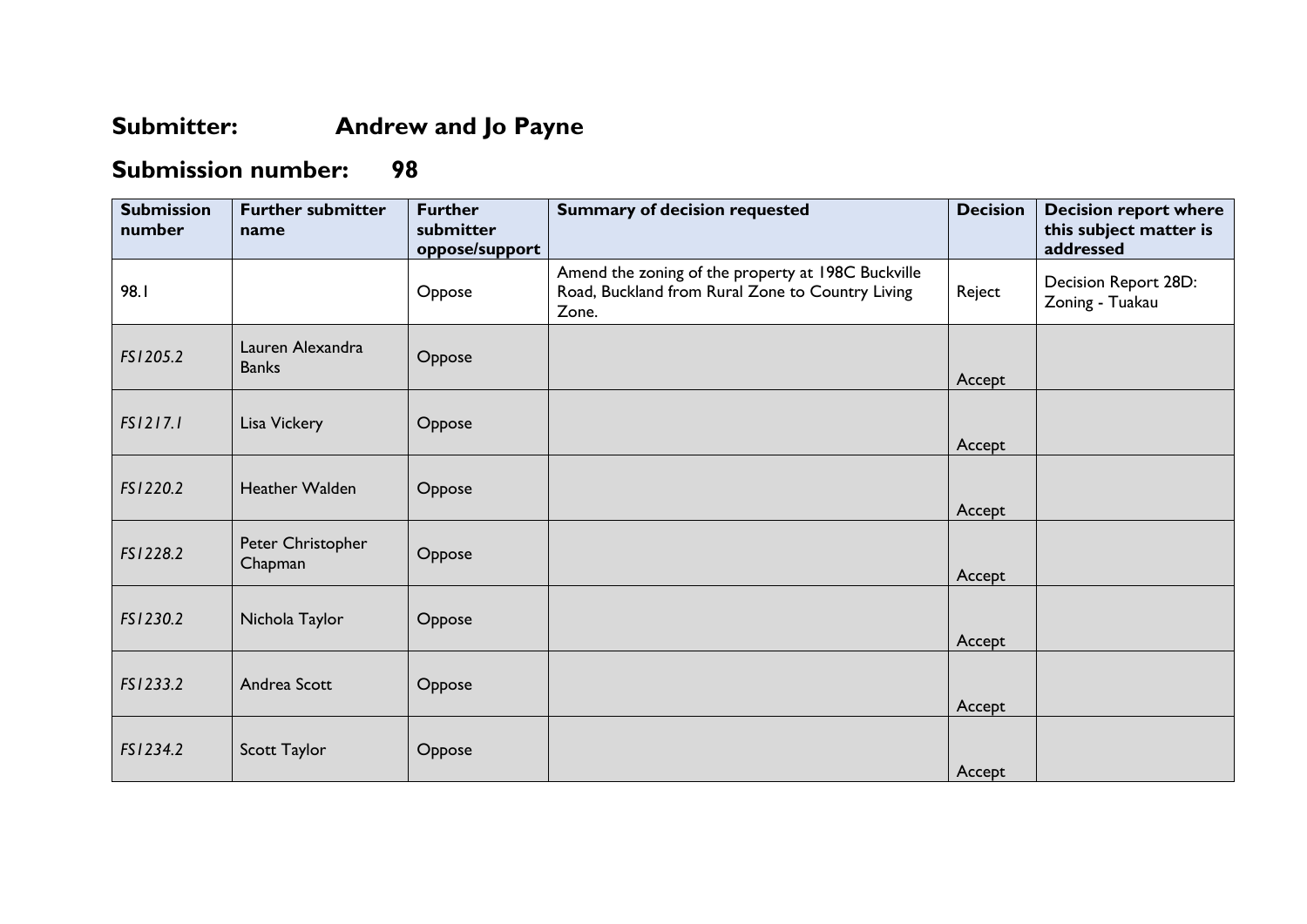| <b>Submission</b><br>number | <b>Further submitter</b><br>name | <b>Further</b><br>submitter<br>oppose/support | <b>Summary of decision requested</b> | <b>Decision</b> | <b>Decision report where</b><br>this subject matter is<br>addressed |
|-----------------------------|----------------------------------|-----------------------------------------------|--------------------------------------|-----------------|---------------------------------------------------------------------|
| FS1236.2                    | Lynda Mellsop                    | Oppose                                        |                                      | Accept          |                                                                     |
| FS1238.2                    | <b>Grant David Maclean</b>       | Oppose                                        |                                      | Accept          |                                                                     |
| FS1239.2                    | <b>Ruth Phillips</b>             | Oppose                                        |                                      | Accept          |                                                                     |
| FS1240.2                    | Linda Andrew                     | Oppose                                        |                                      | Accept          |                                                                     |
| FS1241.2                    | <b>Calvin Andrew</b>             | Oppose                                        |                                      | Accept          |                                                                     |
| FS1243.2                    | Nicole Ormsby                    | Oppose                                        |                                      | Accept          |                                                                     |
| FS1245.2                    | Maire Enterprises<br>Limited     | Oppose                                        |                                      | Accept          |                                                                     |
| FS1246.2                    | Sharageen Holdings<br>Limited    | Oppose                                        |                                      | Accept          |                                                                     |
| FS1247.2                    | <b>Tammy Baker</b>               | Oppose                                        |                                      | Accept          |                                                                     |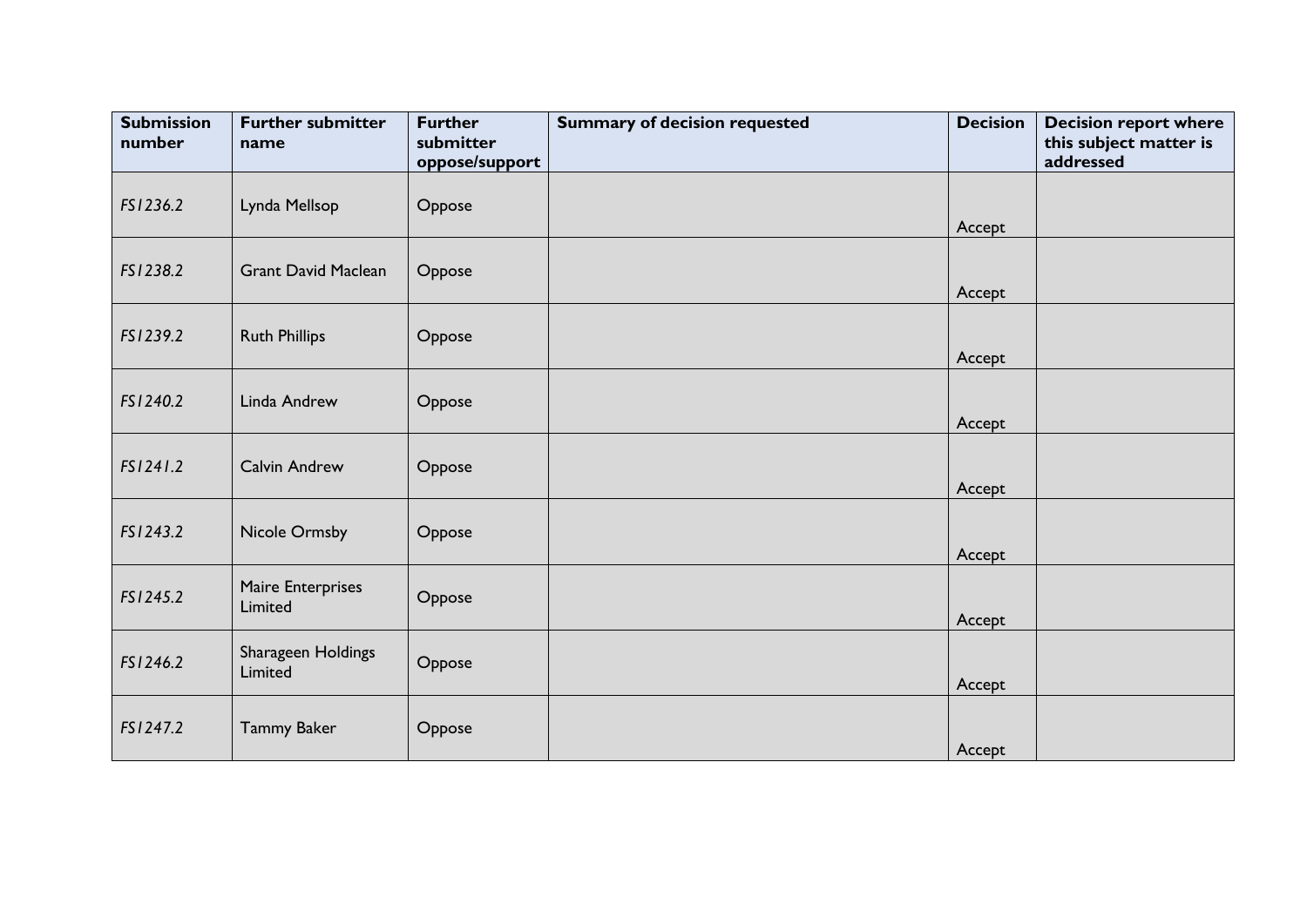| <b>Submission</b><br>number | <b>Further submitter</b><br>name | <b>Further</b><br>submitter<br>oppose/support | <b>Summary of decision requested</b> | <b>Decision</b> | <b>Decision report where</b><br>this subject matter is<br>addressed |
|-----------------------------|----------------------------------|-----------------------------------------------|--------------------------------------|-----------------|---------------------------------------------------------------------|
| FS1290.9                    | Anthony James Parker             | Oppose                                        |                                      | Accept          |                                                                     |
| FS1356.2                    | Elizabeth Jean<br>Deadman        | Oppose                                        |                                      | Accept          |                                                                     |
| FS1357.2                    | <b>Graham Gavin</b><br>Deadman   | Oppose                                        |                                      | Accept          |                                                                     |
| FS1359.2                    | Oshila Greathead                 | Oppose                                        |                                      | Accept          |                                                                     |
| FS1362.2                    | Samuel Philip Crisp              | Oppose                                        |                                      | Accept          |                                                                     |
| FS1363.2                    | Carly Rae Crisp                  | Oppose                                        |                                      | Accept          |                                                                     |
| FS1372.2                    | David Gordon Eady                | Oppose                                        |                                      | Accept          |                                                                     |
| FS1213.10                   | Pamela Jocelyn Lewis             | Oppose                                        |                                      | Accept          |                                                                     |
| FS1219.14                   | Kirsty Rae Rapana                | Oppose                                        |                                      | Accept          |                                                                     |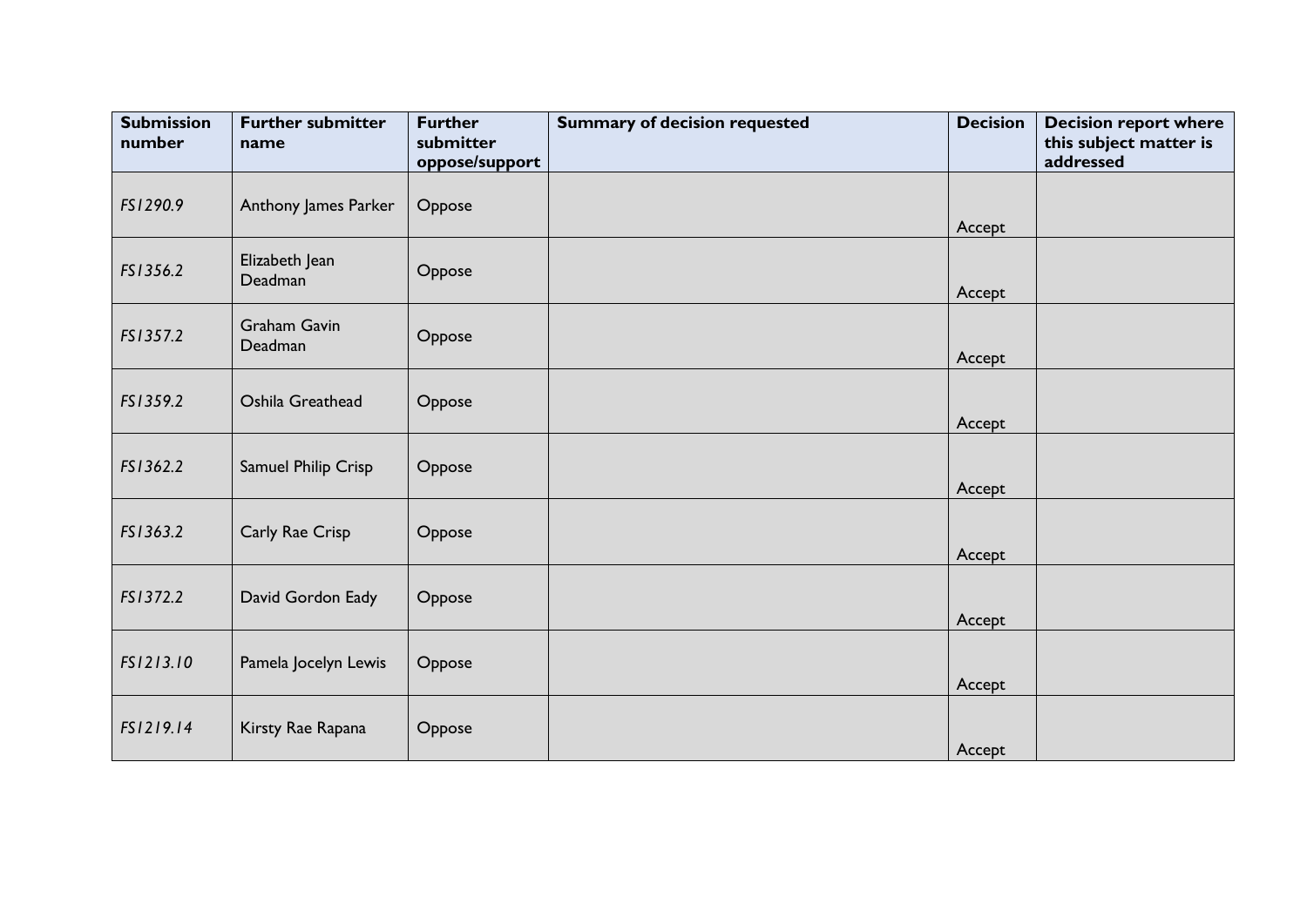| <b>Submission</b><br>number | <b>Further submitter</b><br>name | <b>Further</b><br>submitter<br>oppose/support | <b>Summary of decision requested</b> | <b>Decision</b> | <b>Decision report where</b><br>this subject matter is<br>addressed |
|-----------------------------|----------------------------------|-----------------------------------------------|--------------------------------------|-----------------|---------------------------------------------------------------------|
| FS1226.10                   | Mary Evelyn Chapman              | Oppose                                        |                                      | Accept          |                                                                     |
| FS1227.14                   | Karen Daphne<br><b>McMurtry</b>  | Oppose                                        |                                      | Accept          |                                                                     |
| FS1229.14                   | James Wilson<br><b>McMurtry</b>  | Oppose                                        |                                      | Accept          |                                                                     |
| FS1231.10                   | John Scott                       | Oppose                                        |                                      | Accept          |                                                                     |
| FS1232.10                   | Anthony Montagna                 | Support                                       |                                      | reject          |                                                                     |
| FS1235.10                   | <b>Kirsten Marx</b>              | Oppose                                        |                                      | Accept          |                                                                     |
| FS1237.14                   | <b>Bronwyn McMurtry</b>          | Oppose                                        |                                      | Accept          |                                                                     |
| FS1242.14                   | Faine Delwyn Mende               | Oppose                                        |                                      | Accept          |                                                                     |
| FS1336.10                   | <b>Gary Finlay</b>               | Oppose                                        |                                      | Accept          |                                                                     |